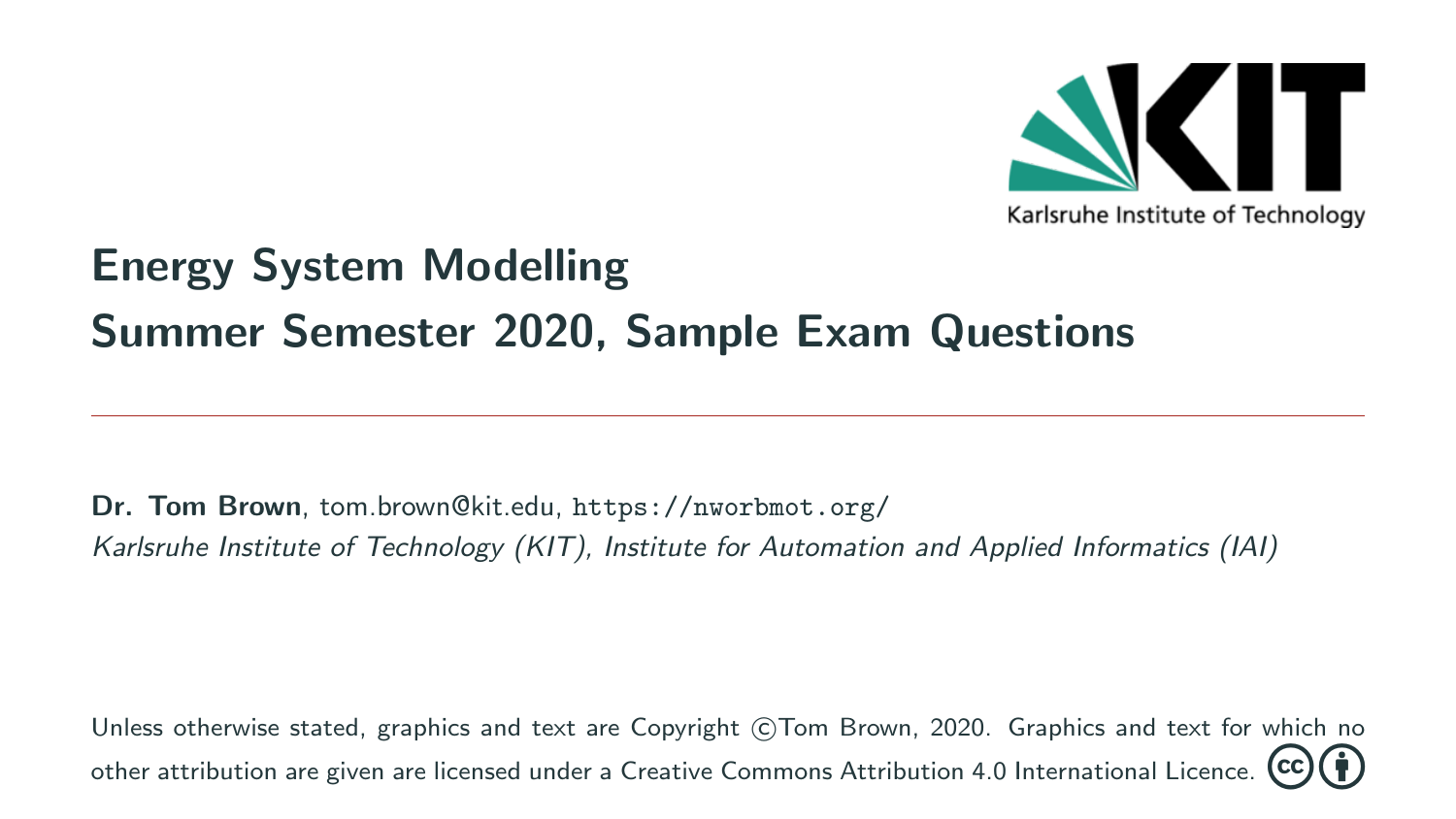The following question are *not* identical to the oral exam, but give an indication of the difficulty level of the questions.

We are not testing for perfect math or memory recall. If you get a sign wrong or forget how to integrate cosine, you will not be penalised. We are testing for your understand of energy system modelling.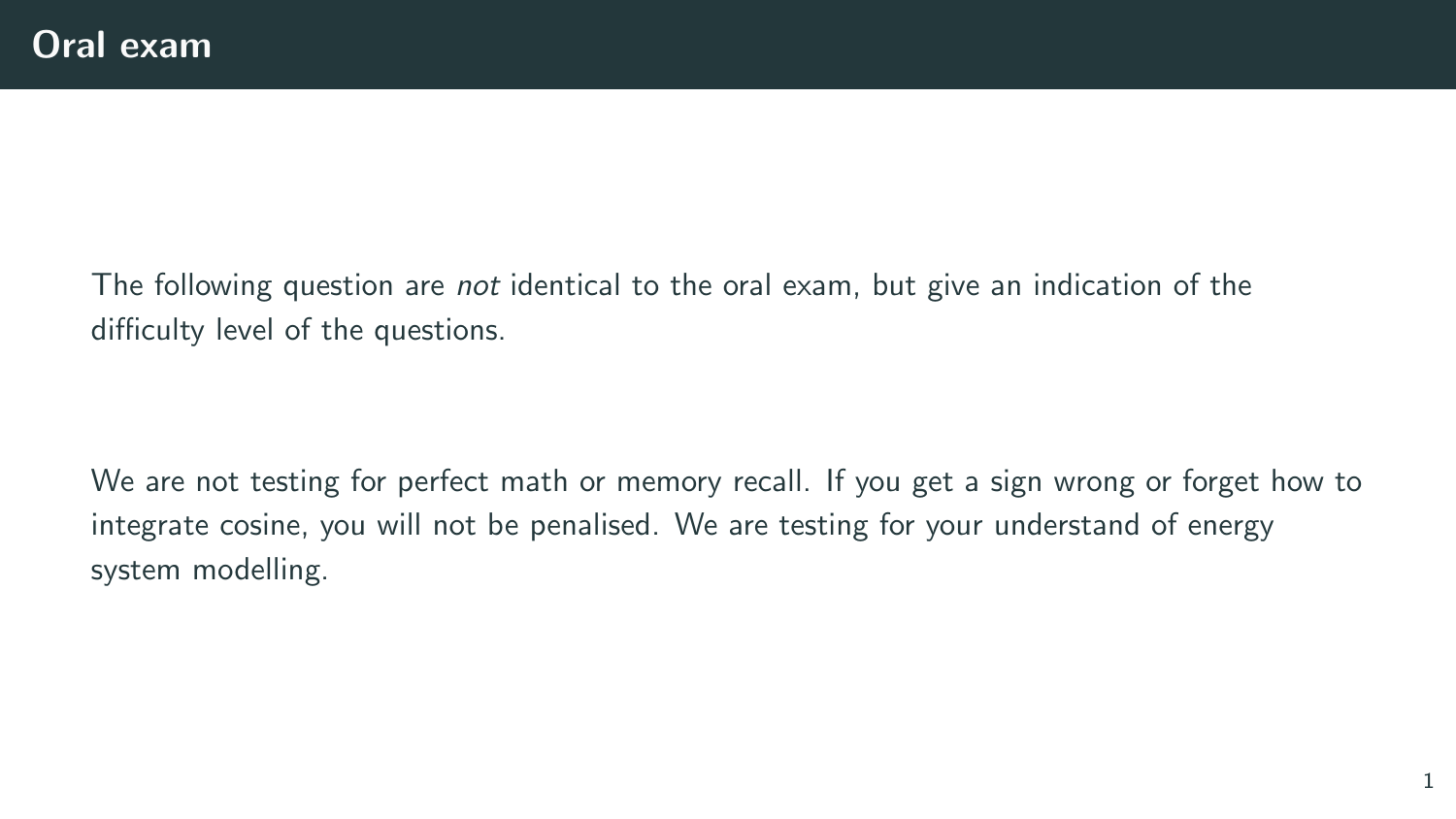- Describe variations of wind and solar in space and time (lectures 2-3)
- Describe what you would expect from the Fourier transform of wind and solar time series (lecture 2)
- What are the options for balancing variable renewables?
- What happens to feed-in when integrated over larger areas? (lecture 3)
- How does the duration curve of wind change when integrated over larger areas? (lecture 3)
- What is the correlation length of the wind? (lectures 3 & 16)
- When balancing only with networks, how does network distance depend on wavelength of variations? (lecture 3)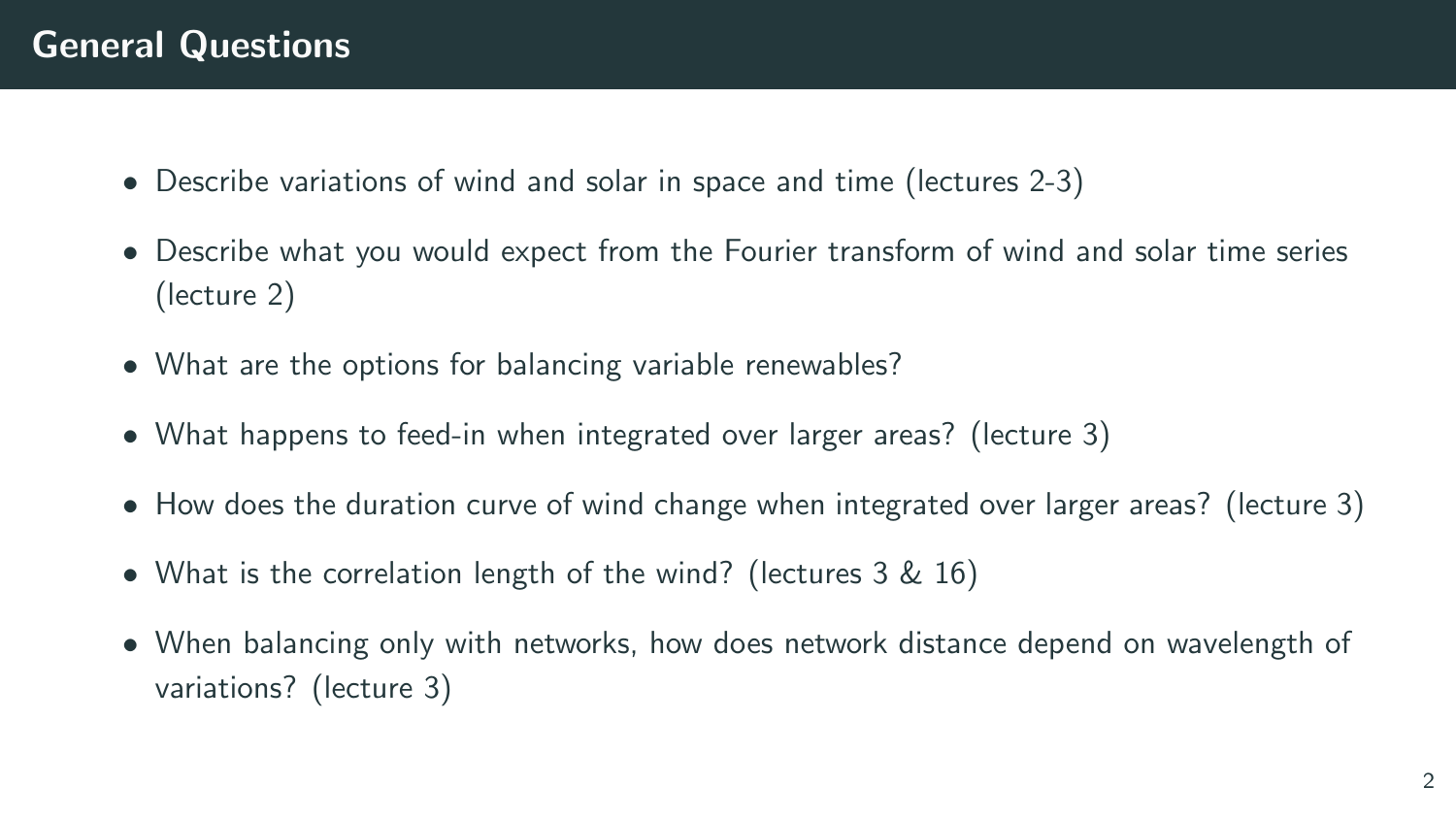## Networks and Storage

- What is the incidence matrix? Write down the incidence matrix of a given network. (lecture 3)
- What is the Laplacian? (lecture 3)
- How are power, voltage angles and the Laplacian related for a linear power flow calculation? (lectures 3-4)
- How is the PTDF derived? (lecture 4)
- Write down the relation between storage charging/discharging and its energy/state of charge for a discrete and continuous system. (lecture 4)
- When balancing with only storage, how does storage volume depend on frequency of variations for a sinusoidal generation pattern? (lecture 5, sheet 2)
- How is Demand Side Management different from Storage? (lecture 5)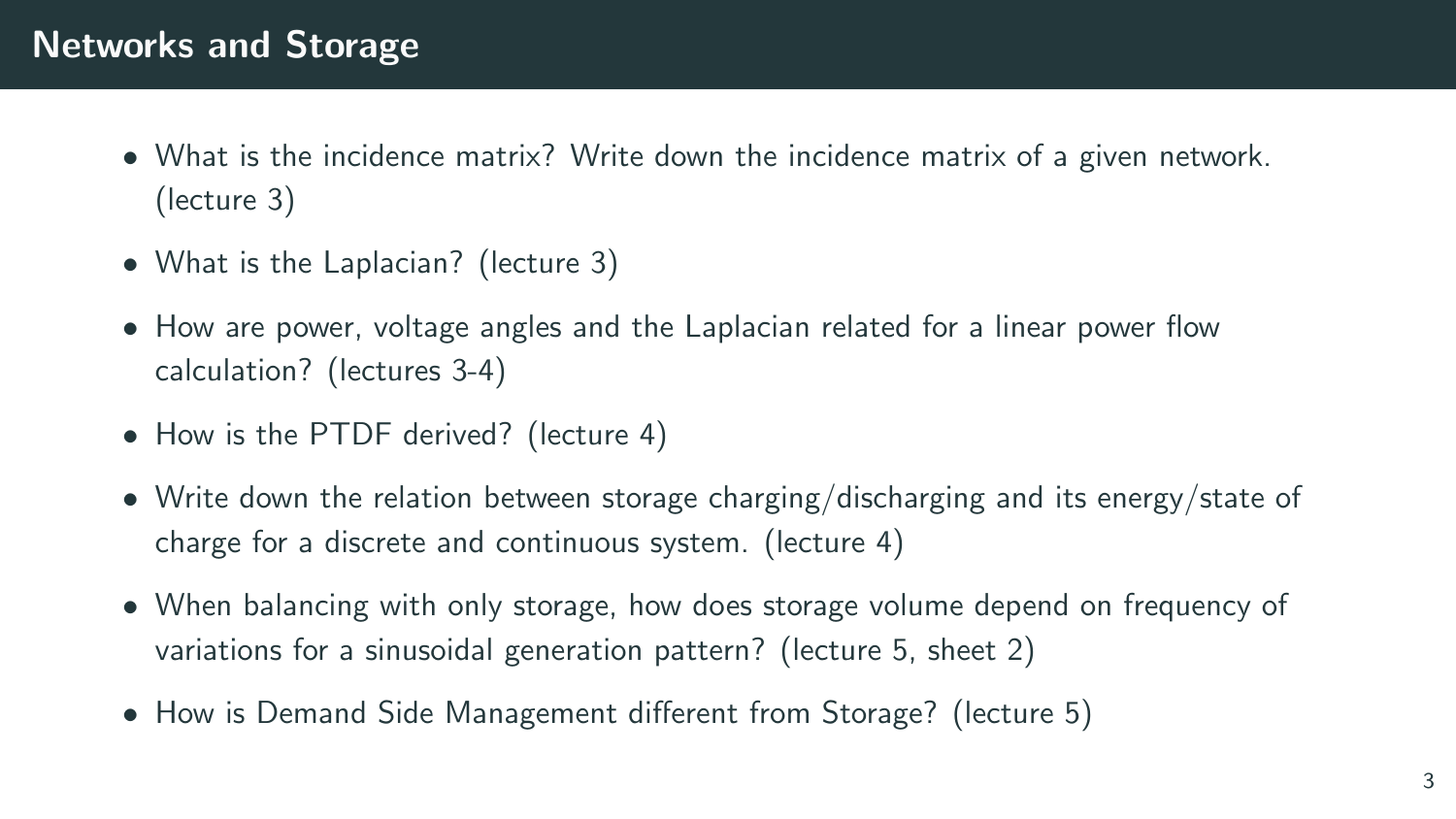## **Optimisation**

- Write down the typical form of an optimisation problem. (lecture 6)
- What are the KKT conditions? (lecture 6)
- Describe each KKT condition. (lecture 6)
- How does the maximisation of economic welfare relate to optimisation and KKT?
- Write down KKT for a given two-node problem. Solve it for given demand and generators. (lecture 8)
- Screening curves, demand duration curve: derive generation fleet for given parameters and demand duration curve. (lecture 9, sheet 4)
- Explain the merit order effect (lecture 10)
- What is the 'no profit rule' (lecture 10)
- Are extreme prices in markets a problem? How can we incentivise capacity? (lecture 10)